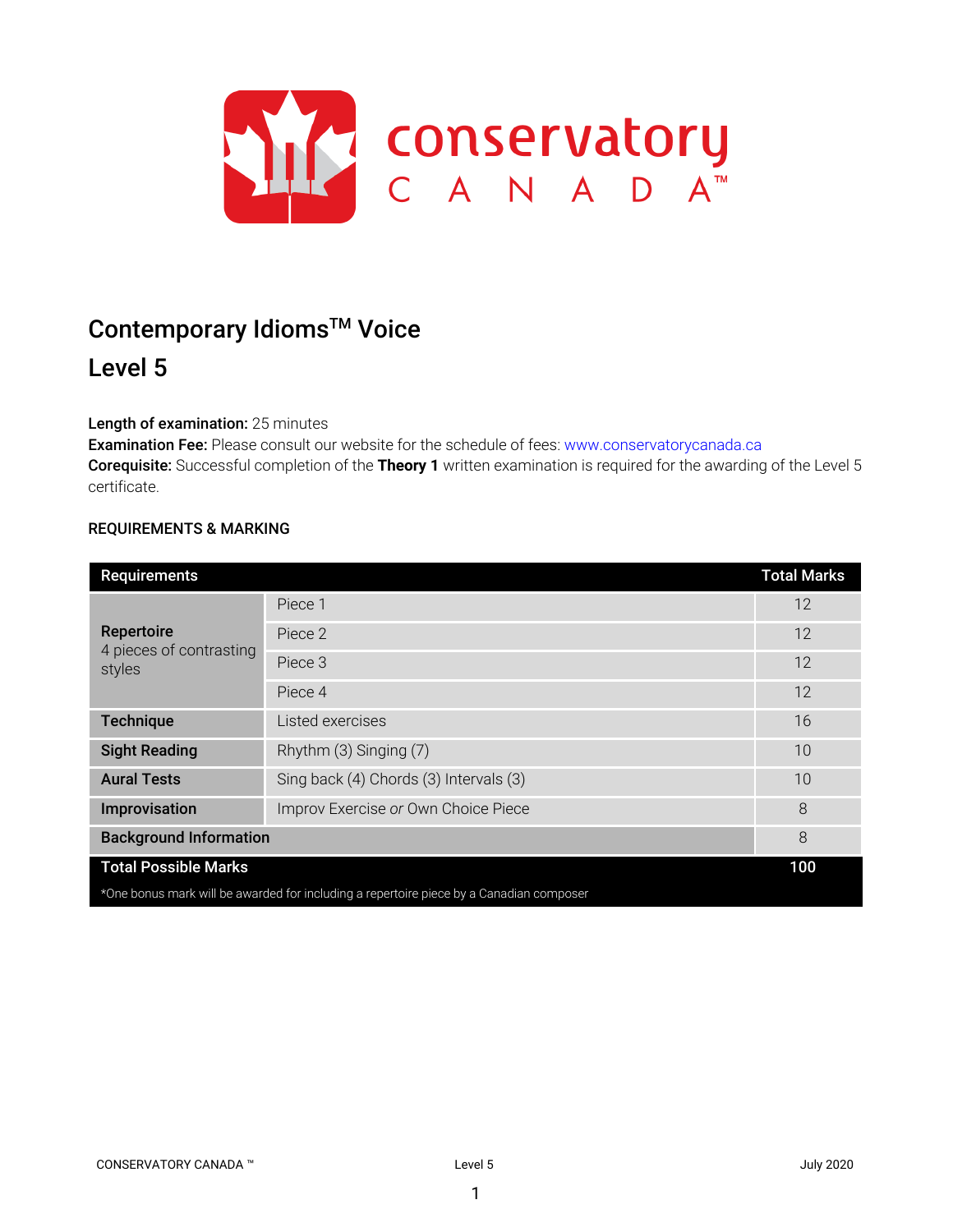# **REPERTOIRE**

- Candidates are required to perform FOUR pieces from the Repertoire List, contrasting in key, tempo, mood and subject. Your choices must include at least two different composers. All pieces must be sung from memory and may be transposed to suit the compass of the candidate's voice.
- One of the repertoire pieces may be chosen from any level higher.
- The Repertoire List is updated regularly to include newer music, and is available for download on the CI Voice page.
- Due to time and space constraints, Musical Theatre selections may not be performed with elaborate choreography, costumes, props, or dance breaks.
- The use of a microphone is optional at this level, and must be provided by the student, along with appropriate sound equipment (speaker, amplifier) if used.
- Repertoire that is currently not on our lists can be used as Repertoire pieces with prior approval. The score must be provided to the Registrar (registrar@conservatorycanada.ca) with the requested grade level. There is no charge for this service and candidates will be furnished with an approval letter to present to the examiner at the examination.
- Any edition of the music may be used for the examination, without prior approval. Downloaded online copies must belong to the public domain or be authentic, purchased copies for which the user has obtained rights for using. Photocopies of pieces held without permission are not to be used for examinations.
- Candidates are free to alter/interpret music in their editions in the following ways, as long as the performance is level appropriate:
	- Condense pieces by eliminating repetitive verses and creating concise arrangements.
	- Create or add a solo section (either improvising or original interpretation).
	- Edit the notation and rhythm of pop stylings to bring the performance closer to a more realistic representation of the original recorded version or live performance version, or to make the music more accessible and level appropriate for the candidate.
	- Use lead sheets for learning repertoire. Candidates may present a lead sheet as their official sheet music to the examiner at the exam (either written out by hand or purchased).
- Candidates may provide accompaniment for any of their songs in any of the following ways, providing their own audio equipment:
	- Collaborative pianist
	- Backing tracks (without audible vocal lines)
	- Guitarist
	- Self-accompanying

# TECHNICAL TESTS

Candidates must be prepared to sing any or all of the exercises below, in the following manner:

- Sung either to vowels, (IPA): ee [*i*],ay [*e*], ah [*a*], oh [*o*], oo [*u*]. Vowel quality will be given assessment priority.
- In exercises where scat syllables are given, candidates may either use the given syllables or choose their own.
- Sung without accompaniment.
- A different starting pitch for each exercise will be given by the examiner. The candidate may request an alternate starting note and teachers may include a candidate's preferred range for each exercise with the repertoire list submitted to the examiner. This must include more than one starting note and is designed to aid the examiner in understanding the candidate's vocal range.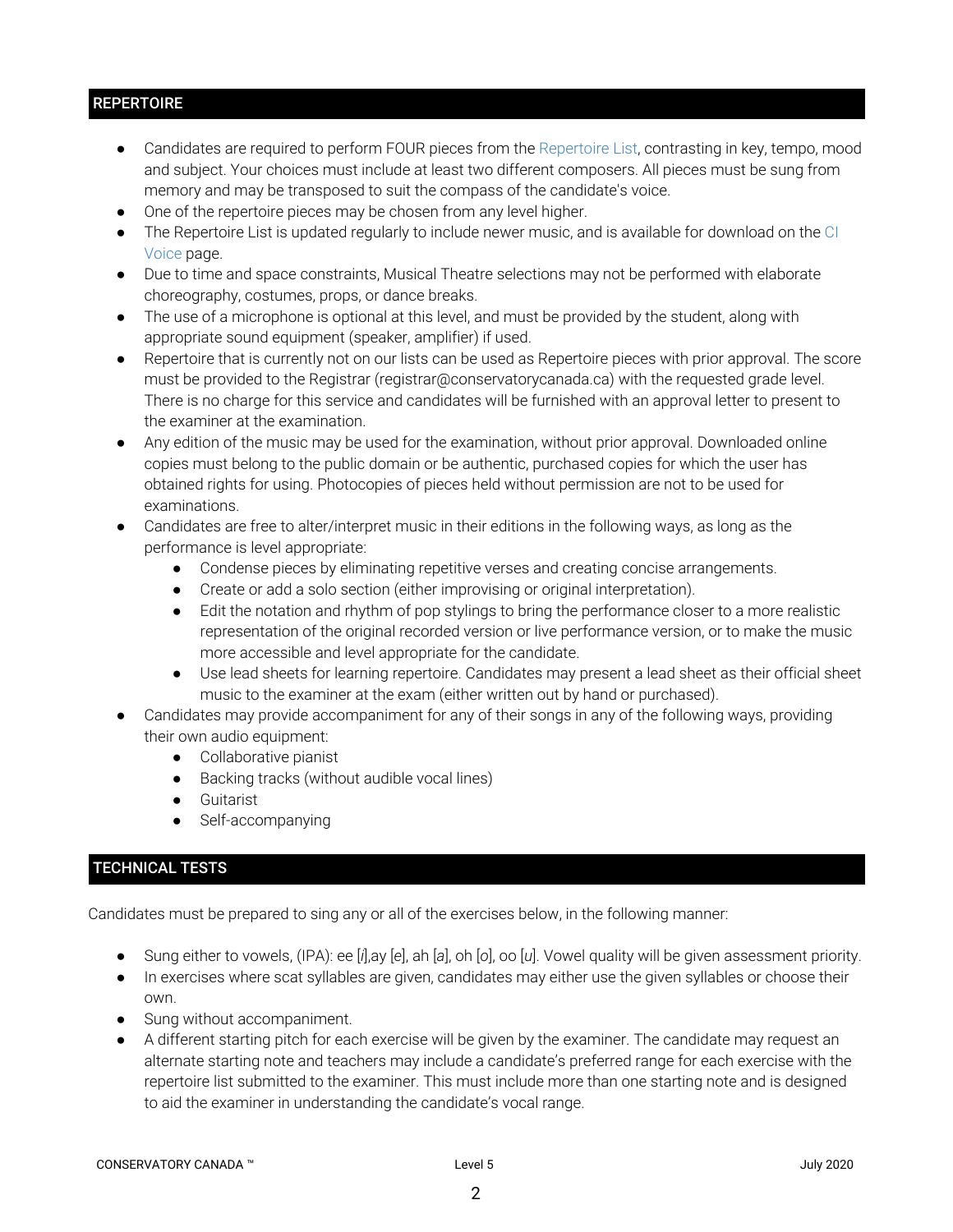- Metronome markings are to be regarded as minimum speeds.
- Exercises must be sung in one breath, unless a breath mark is indicated by a comma. In some cases, optional breath marks are included in parenthesis.
- Slurs indicate legato singing; staccato marks indicate staccato singing.



# SIGHT READING

Candidates will be given a brief period to scan the score for the following two tests: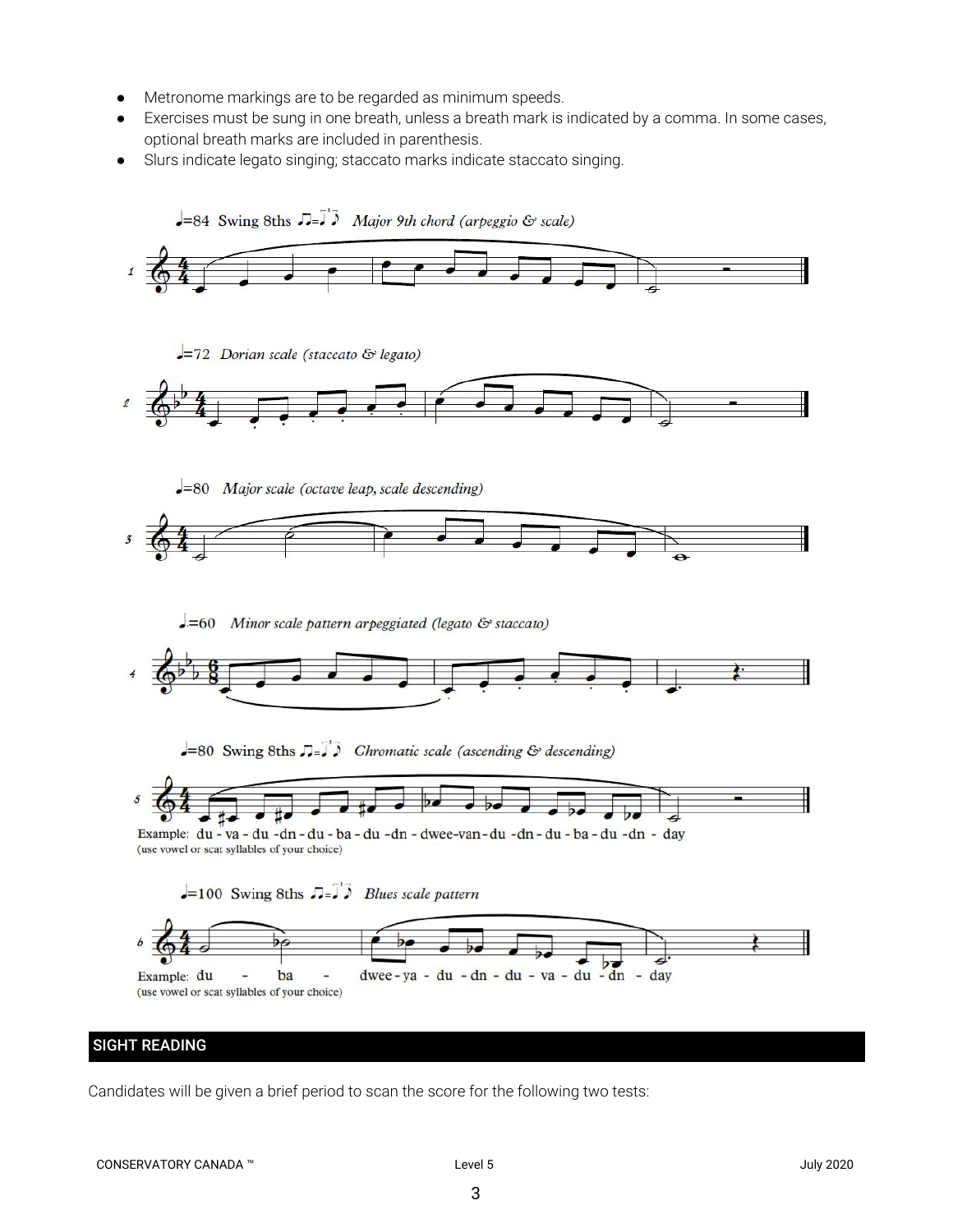## Rhythm

Tap or clap (at the candidate's choice) a rhythm, 4 bars in length.

- Time signature may be either 3/4 or 4/4.
- Note values may include sixteenth, eighth, dotted eighth, quarter, dotted quarter, half, dotted half and whole.
- Tied notes may be used.
- Rest values may include eighth, quarter, half and whole.

*Example:*



## Singing

To sing at sight a simple unaccompanied 4 to 8 bar melody equal in difficulty to pieces at Level 1. The melody will be within a range of one octave, including the lower leading tone. Candidates may use either any vowel of their choice, solfege syllables, or numbers. The examiner will play a I-IV-V-I chord progression (with the leading note to tonic in the upper part) on the piano to establish the tonality, followed by the tonic note.

- *●* Any major or minor key up to and including two sharps or flats.
- Time signature may be 3/4 or 4/4.
- Note values may include eighth, quarter, dotted quarter, half, dotted half and whole.
- Rest values may include quarter, half and whole.
- Intervals used may include 2nds, 3rds, 4ths and 5ths.
- The melody will begin on the tonic note.

#### *Example:*



# AURAL TESTS

Candidates will be required to complete the following three tests:

#### Sing Back

Sing back on any vowel (at the candidate's choice), a short melody of six to eight notes in 2/4, 3/4 or 4/4 time. The melody will be based on the first five notes and lower leading tone of a major scale and will begin on the tonic note. The examiner will:

● Name the key—either C, G, D or F major.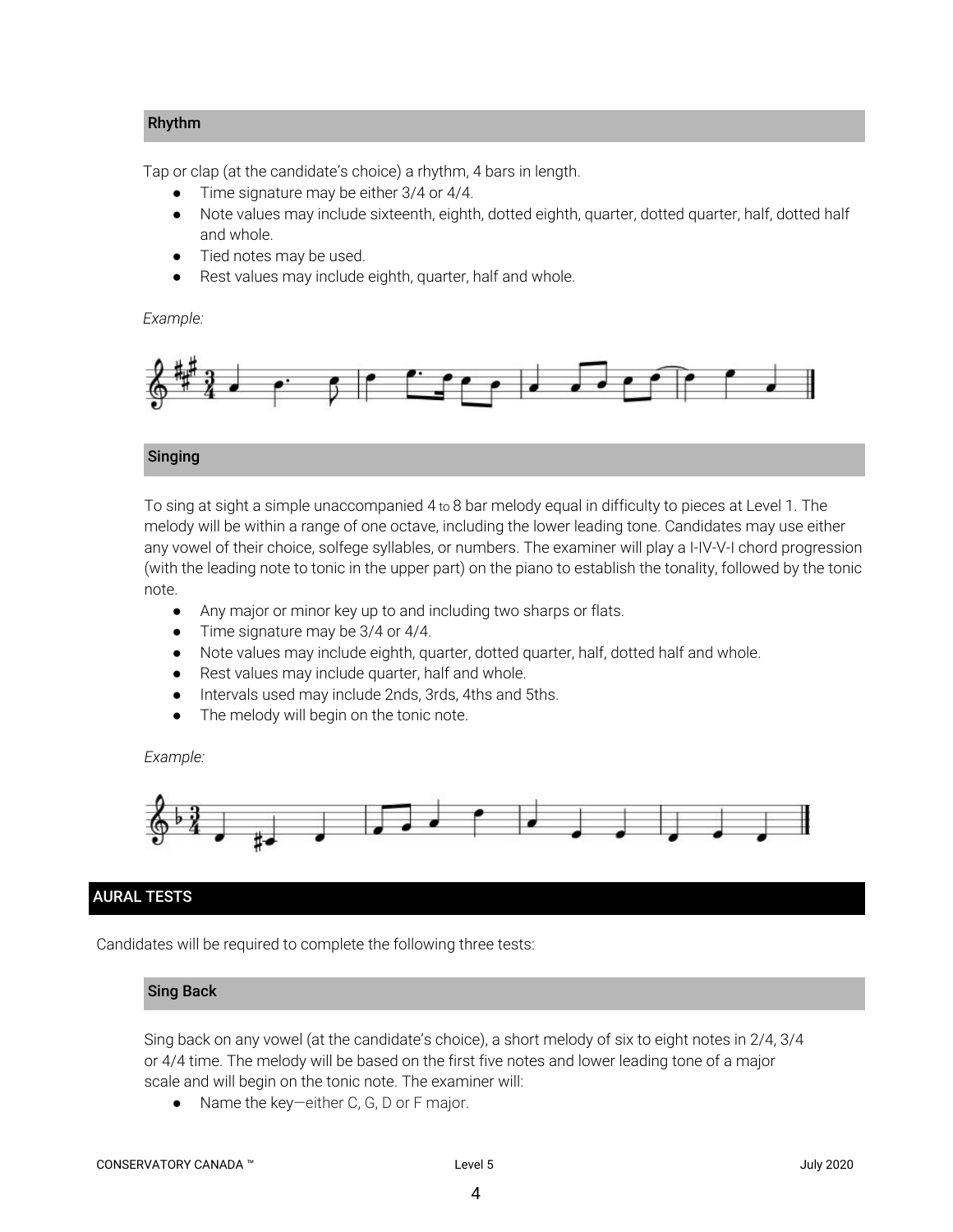- Play the tonic four-note chord in broken form.
- Play the melody twice.

*Example:*



#### Chord Identification

Identify the following chords after being played once by the examiner.

● All chords will be played in solid form.

| Chord        | <b>Inversion</b> | <b>Position</b> |
|--------------|------------------|-----------------|
| Major        | Root             | Close           |
| Minor        | Root             | Close           |
| Dominant 7th | Root             | Close           |

#### Intervals

Identify or sing any of the following intervals

- If identifying, the intervals will be played once in broken form by the examiner.
- If singing, the examiner will provide a starting note.

| Ascending   | <b>Descending</b> |
|-------------|-------------------|
| Minor 3rd   | Minor 3rd         |
| Major 3rd   | Major 3rd         |
| Perfect 4th | Perfect 4th       |
| Perfect 5th | Perfect 5th       |
| Minor 6th   |                   |
| Major 6th   |                   |
| Perfect 8th | Perfect 8th       |

# IMPROVISATION *or* OWN CHOICE PIECE

Candidates must choose to prepare ONE of the following:

#### Improvisation Exercise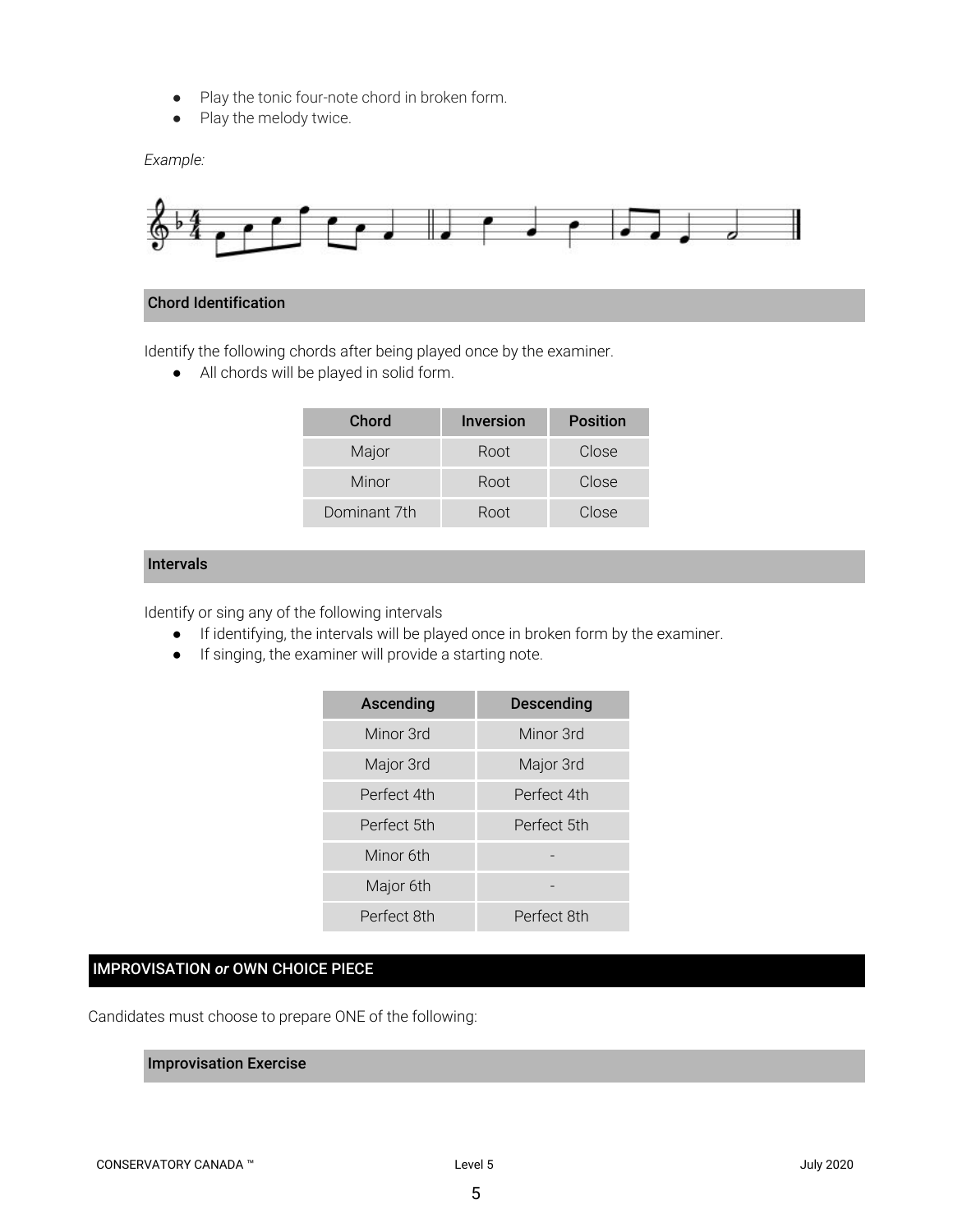- Candidates taking this option must choose one of the well known tunes provided, and be able to sing along to one of the accompanying backing tracks played by the examiner (available for download on the [Contemporary](https://conservatorycanada.ca/syllabi/contemporary-voice/) Idioms Voice syllabus page.) They must create their own stylistic improvisation at the designated section of the track, as shown on the lead sheet.
- Sample lead sheets outlining the structure of the backing tracks are also provided at the above link.
- Candidates are encouraged to use stylistically appropriate scat syllables or vowels in their improvisation.
- Titles include:
	- All of Me
	- Sunny Side of the Street
	- My Favourite Things

OR

#### Own Choice Piece

- The own choice piece may or may not be taken from the Repertoire Lists.
- This piece is chosen at the discretion of the teacher and student and does not require prior approval, but should be equivalent or higher in difficulty than the other pieces at this level.
- The piece must be suitable for the candidate's voice and age.
- Must be sung from memory.
- Vocal duets are acceptable, provided the candidate's part is equivalent in difficulty to this level, and a second vocalist covers the second part. The second part may be sung by the teacher.

# BACKGROUND INFORMATION

Candidates must be prepared to give verbal answers to the following questions pertaining to the repertoire pieces, and demonstrate the following elements on the piano:

- 1. Without reference to the score, give the title, composer/arranger, and key of each repertoire piece. Students will not be expected to identify keys of modern pieces that are non-diatonic (i.e. atonal, modal, etc.).
- 2. Explain all signs (including clefs, time signatures, key signatures, accidentals, etc.), articulation markings (legato, staccato, accents, phrase or slur markings, etc.), dynamic markings, tempo markings, and other musical terms found in each repertoire piece.
- 3. Explain the meaning or significance of the title of each repertoire piece.
- 4. Play any white or black key on the piano within two octaves above or below middle C, as requested by the examiner. Candidates will not be required to read this note from a score.
- 5. Play any major triad (in root position) on any white or black key on the piano, within two octaves above or below middle C, as requested by the examiner. Candidates must also be prepared to change the same triad into a minor triad by lowering the third. Candidates will not be required to read this note from a score.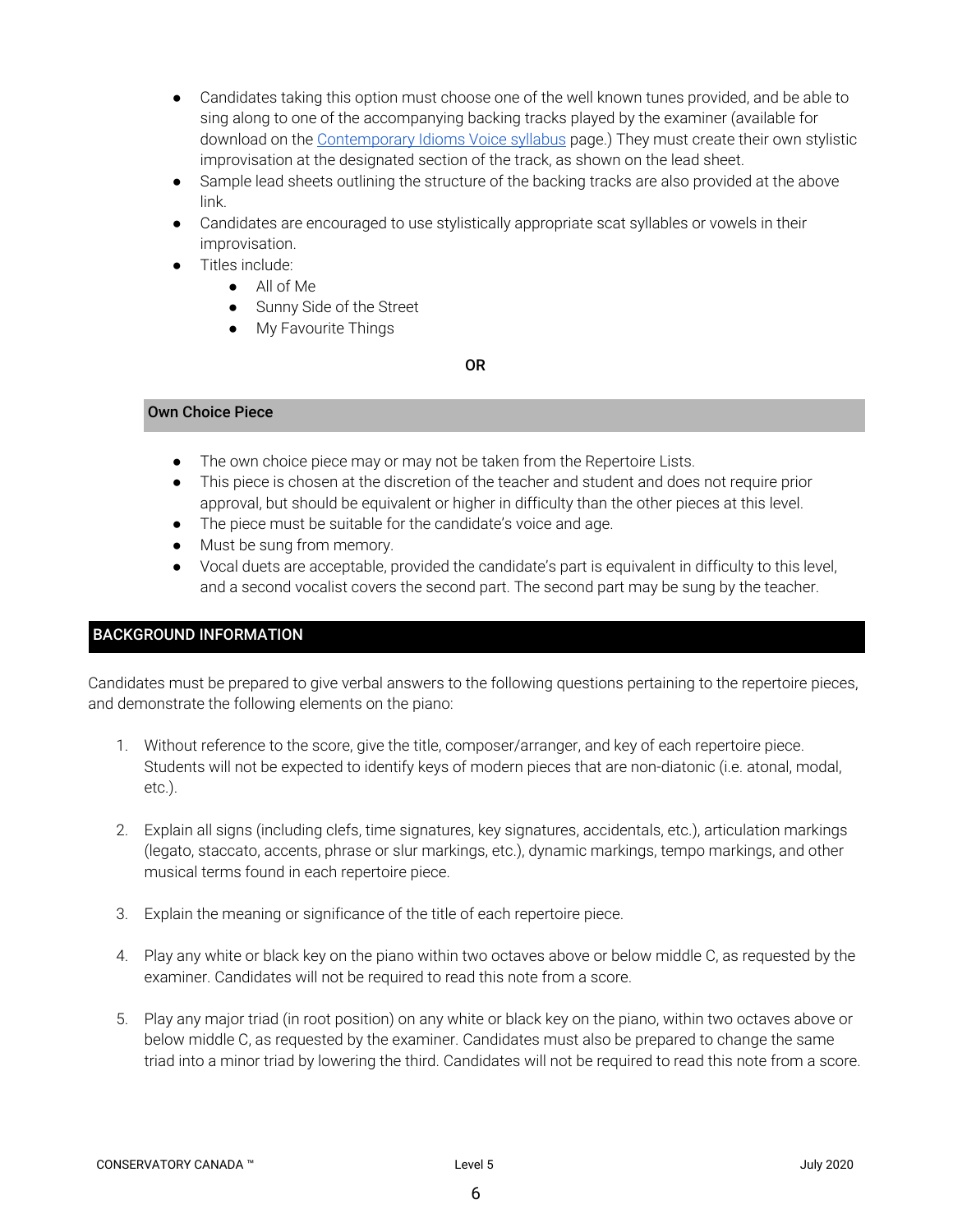6. Candidates should be prepared to give two or three relevant details about ONE composer/arranger (Candidate's choice) of one of their repertoire pieces. Details may include the composer's nationality, instruments the composer played or wrote for, preference of music genre, famous works or associations, anecdotal information, etc.

# REPERTOIRE LIST

Listed titles are most easily sourced using an online download webstore such as musicnotes.com or sheetmusicplus.com. Compilation albums by various publishers may feature these songs, however the titles of such publications are changed and re-published frequently. We have included composers for Musical/Film titles for clarification.

## MUSICAL THEATRE AND FILM

A Change In Me (Beauty and the Beast) A Wonderful Guy (South Pacific) Always True To You In My Fashion (Kiss Me Kate) It's A Most Unusual Day (A Date With Judy) Leaning On A Lamp Post (Me And My Girl) Lost in the Brass (Band Geeks) Mister Snow (Carousel) Only Us (Dear Evan Hansen) People Will Say We're In Love (Oklahoma) Popular (Wicked) Rain in Spain (My Fair Lady) Razzle Dazzle (Chicago) Ribbons Down My Back (Hello Dolly) Shall We Dance (The King And I) Sing Your Own Song (Dear Edwina) Smoke Gets In Your Eyes (Roberta) Someone to Watch Over Me (Oh, Kay) Somewhere Over The Rainbow (The Wizard of Oz) Stars And The Moon (Songs for a New World) The Kite (You're A Good Man Charlie Brown) The Sound of Music (The Sound of Music) There's a Fine Fine Line (Avenue Q) When You're Good to Mama (Chicago) Wishing You Were Somehow Here Again (Phantom of the Opera)

## JAZZ/LATIN

A Day in the Life of a Fool\* Ain't Misbehavin' All of Me\* All The Things You Are\* Alright, Okay, You Win\* As Time Goes By Autumn Leaves\*

Besame Mucho\*\* Blue Skies\* Bye Bye Blackbird\* Swing Fever\* Fly Me To The Moon\* Girl From Ipanema\* It Don't Mean a Thing\* Moon River\* My Funny Valentine\* Quiet Nights of Quiet Stars (Corcovado) Summertime The Way You Look Tonight Why Don't You Do Right\*

*\*\* Refer to The Real Vocal Book Volume II HL \*Refer to The Real Vocal Book Volume I HL*

## **CONTEMPORARY**

Across the Universe (The Beatles) Always Be My Baby (Mariah Carey) Before You (Chantal Kreviazuk) Blackbird (The Beatles) Blue (LeAnn Rimes) Bring it on Home (Little Big Town) Can't Fight the Moonlight (LeAnn Rimes) Crazy Little Thing Called Love (Queen) Don't Speak (No Doubt) Hero (Mariah Carey) Home (Michael Buble) I Don't Wanna Wait (Paula Cole) I've Just Seen A Face (The Beatles) Landslide (Dixie Chicks) Never is a Promise (Fiona Apple) Piano Man (Billy Joel) Stuck in the Middle With You (Stealers Wheel) Surrounded (Chantal Kreviazuk)